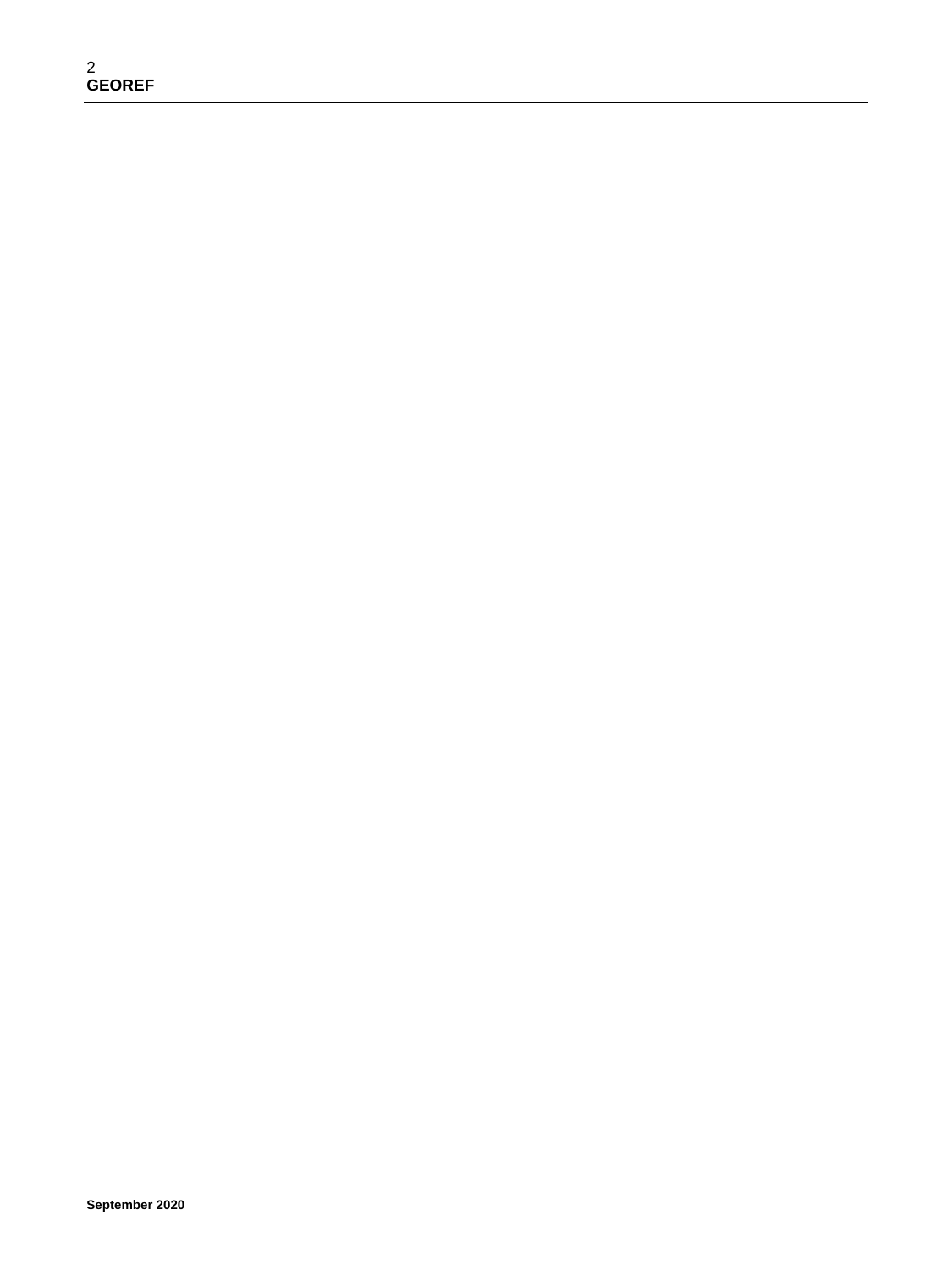| <b>Database</b><br><b>Supplier</b> | <b>FIZ Karlsruhe</b><br><b>STN Europe</b><br>P.O. Box 2465<br>76012 Karlsruhe<br>Germany<br>Phone: +49-7247-808-555<br>+49-7247-808-259<br>Fax:<br>Email: helpdesk@fiz-karlsruhe.de                                                                                                                                                                                                |                                                           |
|------------------------------------|------------------------------------------------------------------------------------------------------------------------------------------------------------------------------------------------------------------------------------------------------------------------------------------------------------------------------------------------------------------------------------|-----------------------------------------------------------|
| <b>Sources</b>                     | Over 5000 Journals<br><b>Conference Proceedings</b><br><b>Dissertations</b><br>Maps                                                                                                                                                                                                                                                                                                | <b>Government Documents</b><br>Monographs<br><b>Books</b> |
| <b>User Aids</b>                   | GeoRef Thesaurus (available from the producer and online)<br>Online Helps (HELP DIRECTORY lists all help messages available)<br><b>STNGUIDE</b>                                                                                                                                                                                                                                    |                                                           |
| <b>Clusters</b>                    | ALLBIB<br>$\bullet$<br>AUTHORS<br><b>CONSTRUCTION</b><br><b>CORPSOURCE</b><br><b>ENGINEERING</b><br><b>ENVIRONMENT</b><br><b>FUELS</b><br>$\bullet$<br><b>GEOSCIENCE</b><br>PETROLEUM<br><b>PHYSICS</b><br>$\bullet$<br><b>STN Database Cluster information:</b><br>http://www.stn-<br>international.com/en/customersupport/customer-<br>support#cluster+%7C+subjects+%7C+features |                                                           |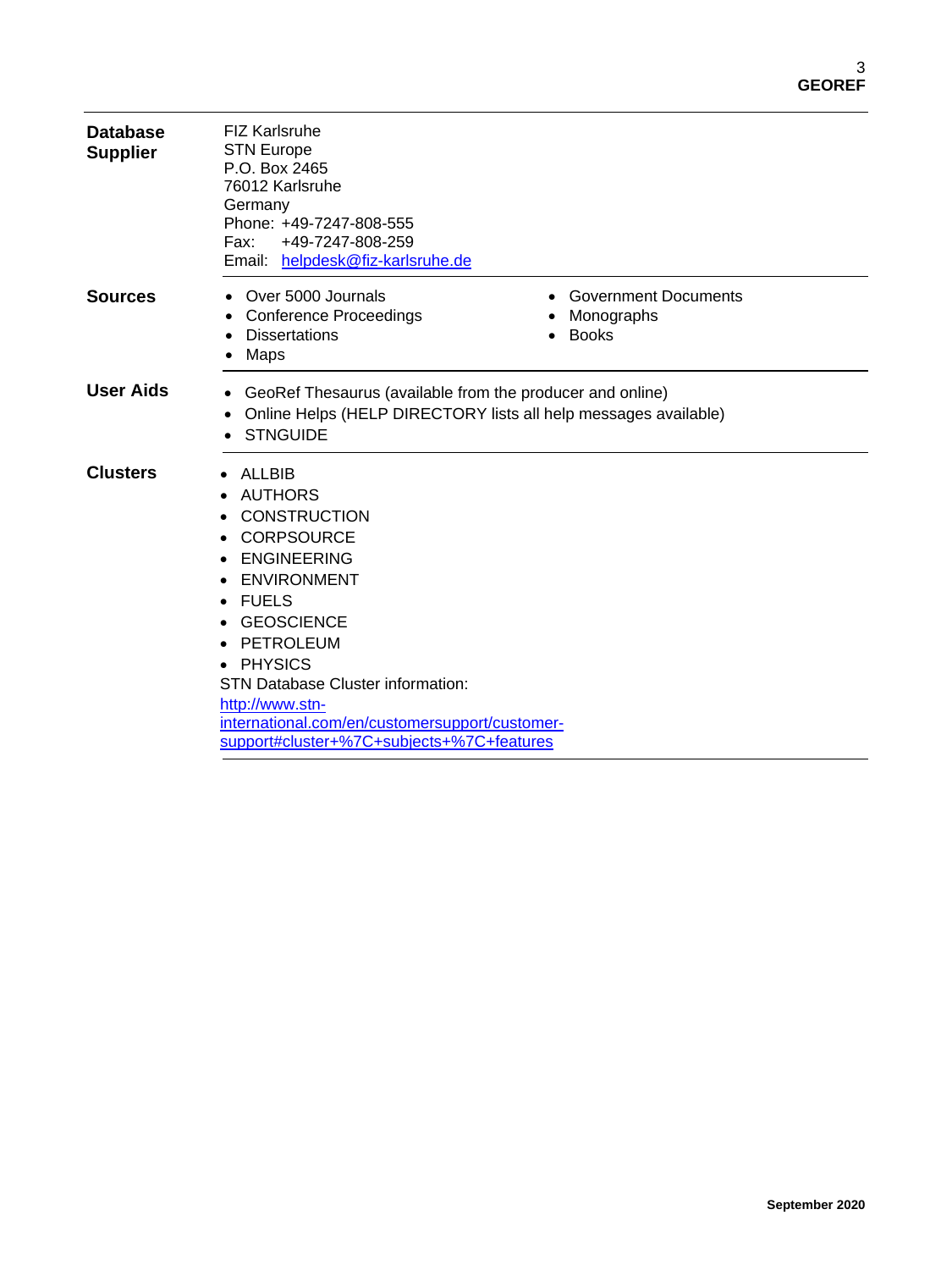### **General Search Fields**

Fields that allow simultaneous left and right left truncation are indicated by an asterisk (\*).

| <b>Search Field Name</b>                                                                                                                                               | Search<br>Code                  | <b>Search Examples</b>                                                                                                                 | <b>Display</b><br><b>Codes</b>               |
|------------------------------------------------------------------------------------------------------------------------------------------------------------------------|---------------------------------|----------------------------------------------------------------------------------------------------------------------------------------|----------------------------------------------|
| Basic Index* (contains single words<br>from the title (TI), abstract (AB),<br>controlled term (CT), classification<br>code (CC), and research program<br>(PRO) fields) | None (or<br>/BI)                | S CALIFORNIA<br>S MARINE SEDIMENT#<br>S CRYSTAL (L) FRAMEWORK<br>S AQUEOUS (S) SUSPENSIONS<br>S ?MARINE?                               | AB, CC, CT,<br>PRO, TI                       |
| Abstract*<br><b>Accession Number</b><br>Author<br>Availability<br><b>Bibliographic Level</b><br>(code and text)                                                        | /AB<br>/AN<br>/AU<br>/AV<br>/BL | S ?SYNCHRONOUS/AB<br>S 1998:654/AN<br>S MACAR P?/AU<br>S SMITH, DAVID E/AU<br>S US DEPARTMENT OF ENERGY/AV<br>S ANALYTIC/BL<br>S SE/BL | AB<br>AN<br>AU<br>AV<br><b>BL</b>            |
| Classification Code (1)<br>(code and text)<br>Controlled Term (2)                                                                                                      | /CC<br>/CT                      | S SEISMOLOGY/CC<br>S 13/CC<br>S METEOR CRATERS/CT                                                                                      | CC<br><b>CT</b>                              |
| <b>Controlled Word</b><br>Corporate Source (1)<br>Country of Publication                                                                                               | /CW<br>/CS<br>/CY               | S SYENITES/CT<br>S PRECAMBRIAN+RT/CT<br>S METEOR/CW<br>S WASH? LEE/CS<br>S US/CY; S DOMINICAN REPUBLIC/CY                              | <b>CT</b><br>CS<br><b>CY</b>                 |
| (ISO code and text)<br>Document Number<br>(GeoRef Accession Number)                                                                                                    | /DN                             | S 1979-00021/DN                                                                                                                        | <b>DN</b>                                    |
| Document Type<br>(code and text)                                                                                                                                       | /DT<br>(or $/TC$ )              | S BOOK/DT<br>S MA/DT<br>S L1 NOT AB/DT                                                                                                 | DT                                           |
| Entry Date (3)<br>E-mail Address (1)<br><b>Field Availability</b><br>Digital Object Identifier                                                                         | /ED<br>/EML<br>/FA<br>/FTDOI    | S ED>=SEP 2011<br>S UNI TUEBINGEN/EML<br>S MAPC/FA<br>S 10-1007/FDTOI<br>S 00024-005-0022X/FTDOI                                       | ED<br>CS, EML<br>FA<br>FTDOI, SO             |
| <b>International Standard</b><br>(Document) Number (contains<br>ISBN, ISSN, and CODEN)                                                                                 | /ISN                            | S 0022-1503/ISN<br>S JOEEDU/ISN<br>S 90-5410-659-X/ISN                                                                                 | ISN, SO                                      |
| Journal Title<br>Language<br>(ISO code and text)                                                                                                                       | /JT<br>/LA                      | S GEODYNAMICS SERIES/JT<br>S EN/LA AND SEA ICE/CT                                                                                      | JT, SO<br>LA                                 |
| Meeting Date (3)<br>Meeting Location (1)                                                                                                                               | /MD<br>/ML                      | S 19920100 <md<19920300<br>S MAY 1-31, 1997/MD<br/>S HAWAII/ML</md<19920300<br>                                                        | MD, SO<br>ML, SO                             |
| Meeting Title (1)<br>Meeting Year (3)<br>Note<br>Number of Report                                                                                                      | /MT<br>/MY<br>/NTE<br>/NR       | S INTERNAT? VOLCANO?/MT<br>S 1997/MY AND WATER/MT<br>S PROJECT/NTE<br>S BIA-80/NR                                                      | MT, SO<br>MY, SO<br><b>NTE</b><br>NR, SO     |
| Publication Date (3)<br>Publication Year (3)<br>Publisher (1)<br>Research Program (1)                                                                                  | /PD<br>/PY<br>/PB<br>/PRO       | S 19980200-19980300/PD<br>S 1997/PY<br>S SPRINGER NEW YORK/PB<br>S GEOL? SURVEY/PRO                                                    | PD, SO<br>PD, PY, SO<br>PB, SO<br><b>PRO</b> |
| Reference Count (3)                                                                                                                                                    | /REC<br>$($ / $RE.CNT)$         | S IGCP/PRO<br>S REC>15                                                                                                                 | REC, SO                                      |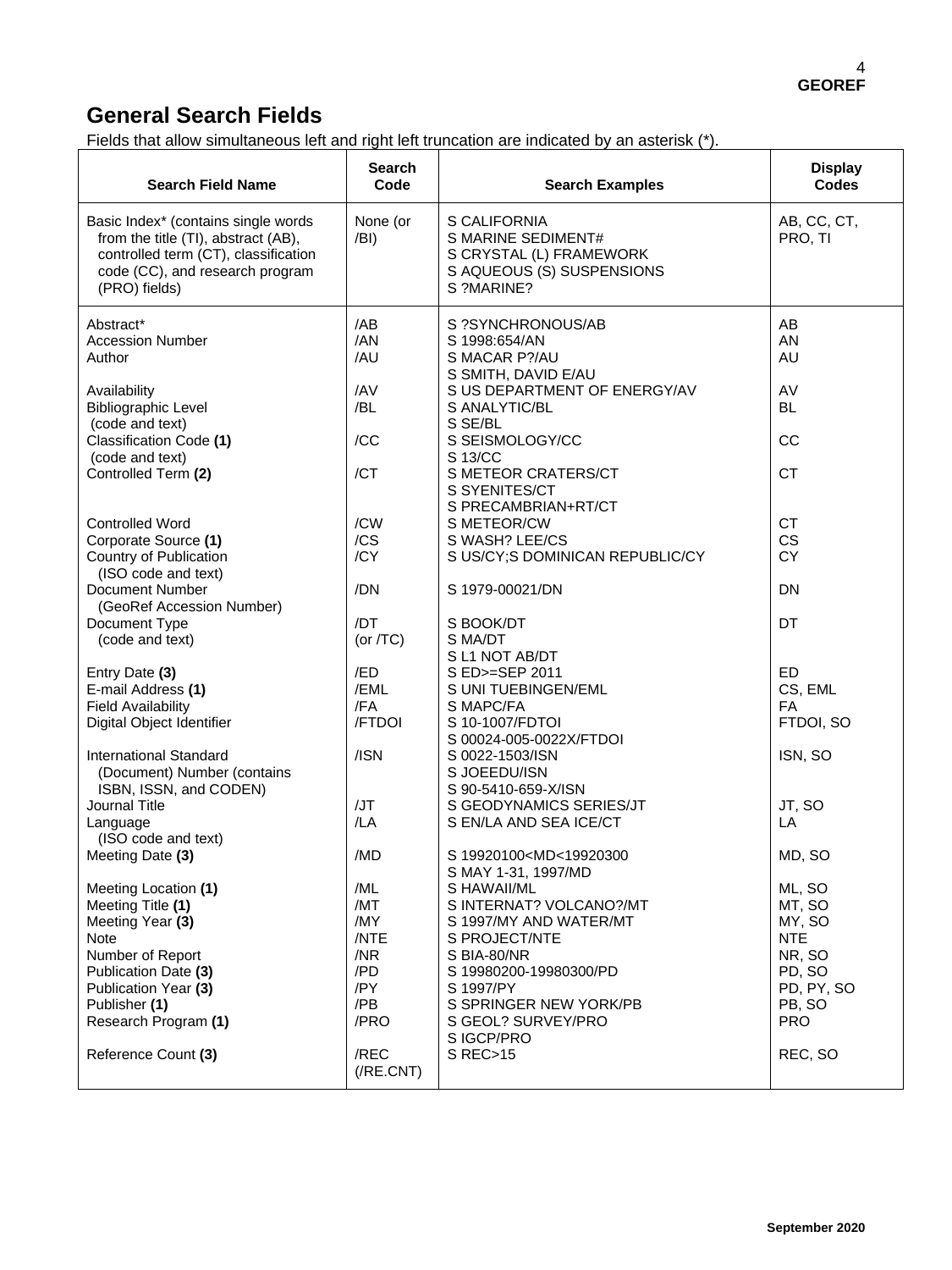#### **General Search Fields (cont'd)**

| <b>Search Field Name</b>                                                                                                                                                                                                                         | <b>Search</b><br>Code      | <b>Search Examples</b>                                                                                                              | <b>Display</b><br>Codes      |
|--------------------------------------------------------------------------------------------------------------------------------------------------------------------------------------------------------------------------------------------------|----------------------------|-------------------------------------------------------------------------------------------------------------------------------------|------------------------------|
| Source (contains journal title, collation<br>information (volume, issue,<br>pagination), publisher, publication<br>date, meeting information,<br>monographic and collective<br>information, holding library, URL,<br>DOI, CODEN, ISSN, and ISBN) | /SO                        | S PET ENG?/SO<br>S (JOURNAL OF ANATOMY AND 142)/SO<br>S CAMBRIDGE UNIV? PRESS/SO<br>S GAAPBC/SO<br>S A08/SO<br>S RCANSINDEX.HTML/SO | SO.                          |
| Title*<br>Uniform Resource Locator (1)<br>Update Date (3)<br>Word Count, Title (3)                                                                                                                                                               | T <br>/URL<br>/UP<br>/WC.T | S GEOPRESSURE/TI<br>S HTTP://WWW.SCIENCEMAG?/URL<br>S L1 AND UP>19990600<br>$S$ WC.T $<$ 10                                         | ΤI<br>SO. URL<br>FD.<br>WC.T |

**(1)** Implied (S) proximity is available in this field.

**(2)** A thesaurus is available in this field.

**(3)** Numeric search field that may be searched using numeric operators or ranges.

### **Map Coordinate Fields (1)**

| <b>Search Field Name</b> | <b>Search</b><br>Code | <b>Search Examples</b>                                    | <b>Display</b><br>Codes |
|--------------------------|-----------------------|-----------------------------------------------------------|-------------------------|
| Bottom Boundary (2)      | /BB                   | S 400000/BB                                               | MAPC                    |
| East Longitude (2)       | /ELON                 | S980000-1100000/ELON                                      | MAPC                    |
| Left Boundary (2)        | /LB                   | S LB=160000                                               | MAPC                    |
| North Latitude (2)       | /NI AT                | S 100000=NLAT                                             | MAPC                    |
| Right Boundary (2)       | /RB                   | S RB=1800000                                              | MAPC                    |
| South Latitude (2)       | /SLAT                 | S 300000 <slat<900000< td=""><td>MAPC</td></slat<900000<> | MAPC                    |
| Top Boundary (2)         | /TB                   | S 630000-690000/TB                                        | MAPC                    |
| West Longitude (2)       | <b>/WLON</b>          | S 1040200-1080000/WLON                                    | <b>MAPC</b>             |

**(1)** Use the (P) operator to insure all values searched are in the same set of coordinates.

**(2)** Numeric search field that may be searched using numeric operators or ranges.

# **Controlled Term (/CT) Thesaurus**

There is a thesaurus of geographic place names, systematic terms for rocks, fossils, minerals, etc., and nonsystematic terms for geologic features, processes, properties, and materials available in the Controlled Term (/CT) field. Relationship Codes can be used with either the SEARCH or EXPAND command unless specified otherwise.

| Code                                                     | Content                                                                                                                                                                                                                                                                                                                                                               | <b>Examples</b>                                                                                                                                                                    |
|----------------------------------------------------------|-----------------------------------------------------------------------------------------------------------------------------------------------------------------------------------------------------------------------------------------------------------------------------------------------------------------------------------------------------------------------|------------------------------------------------------------------------------------------------------------------------------------------------------------------------------------|
| ALL                                                      | All associated terms                                                                                                                                                                                                                                                                                                                                                  | E APOLLO PROGRAM+ALL/CT                                                                                                                                                            |
| AUTO (1)<br>ВT<br><b>HIE</b><br>INDX(2)<br>KT<br>MAPC(2) | (BT, SELF, NOTE, INDX, MAPC, UF, USE, NT, RT)<br>Automatic relationship (SELF, NT)<br>Broader Terms (BT, SELF)<br>Broader and Narrower Terms (BT, SELF, NT)<br>Indexer Note (SELF, INDX)<br>Keyword Terms (multiword phrases containing the<br>specified Keyword Term) (SELF, KT)<br>Map Coordinates associated with term (SELF, MAPC)<br>Notes associated with terms | S U S VIRGIN ISLANDS+AUTO/CT<br>E ANDRADITE+BT/CT<br>E CENTRAL AFRICA+HIE/CT<br>E GEOCHRONOLOGY+INDX/CT<br>S EROSION+KT/CT<br>E LOWER SAXONY GERMANY+MAPC/CT<br>E MASTODON+NOTE/CT |
| NOTE (2)                                                 | (SELF, NOTE, INDX)                                                                                                                                                                                                                                                                                                                                                    |                                                                                                                                                                                    |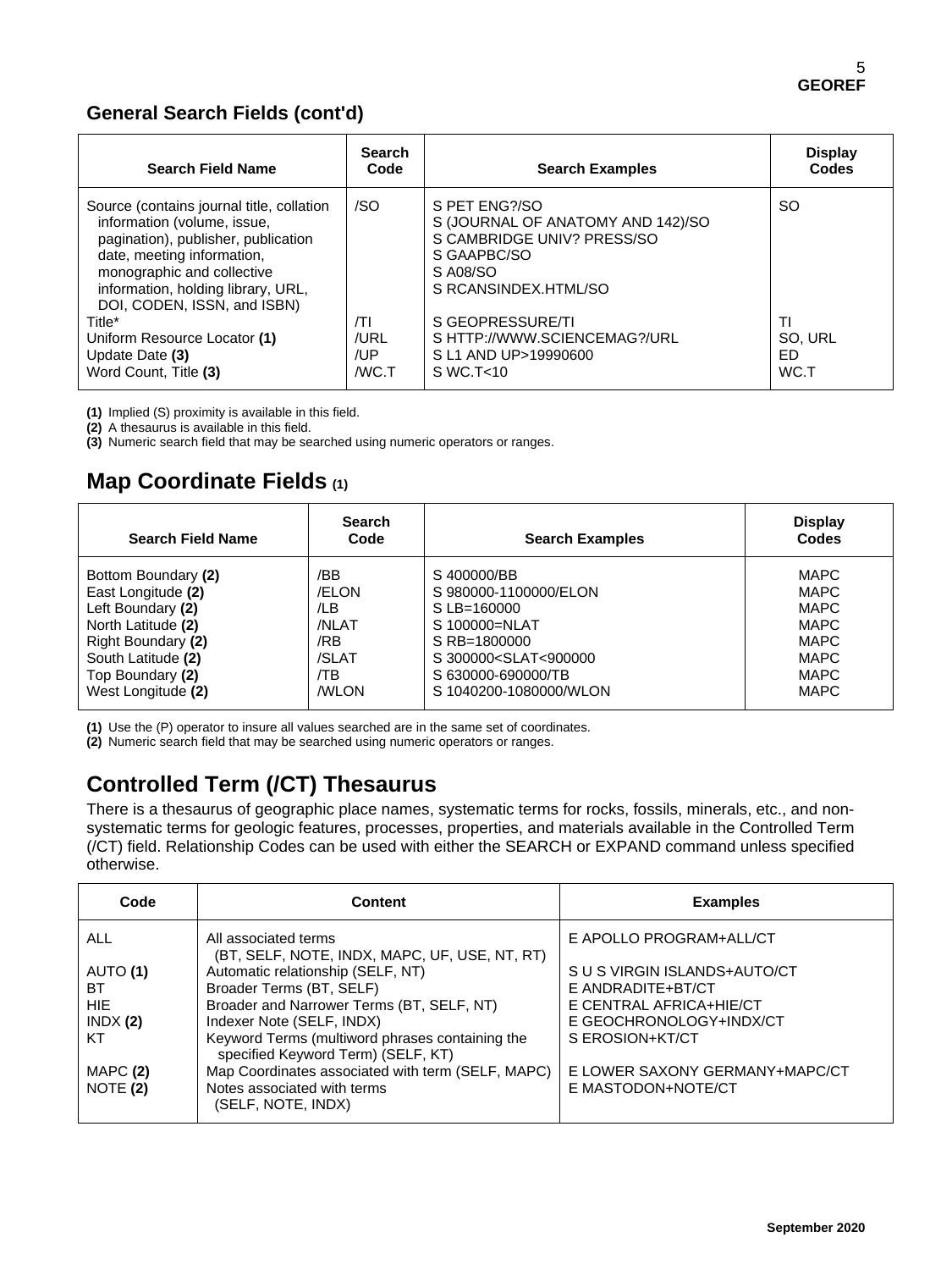## **Controlled Term (/CT) Thesaurus (cont'd)**

| Code       | <b>Content</b>                                             | <b>Examples</b>         |
|------------|------------------------------------------------------------|-------------------------|
| NT         | Narrower Terms (SELF, NT)                                  | S MARS+NT/CT            |
| <b>PFT</b> | Preferred or Forbidden Terms<br>(SELF, NOTE, USE, UF)      | S SUBMARINE CONE+PFT/CT |
| <b>RT</b>  | Related Terms (see also terms) (SELF, RT)                  | S QUARTZ+RT/CT          |
| <b>STD</b> | Broader, Narrower, and Related Terms<br>(BT, SELF, NT, RT) | E UPPER SILURIAN+STD/CT |
| UF         | Used For Terms (Preferred Terms) (SELF, UF)                | S GEYSERS+UF/CT         |
| <b>USE</b> | Use Terms (Forbidden Terms) (SELF, USE)                    | S WATER CYCLE+USE/CT    |

**(1)** Automatic relationship code (ARC) is SET OFF by default. When SET REL is ON, the result of EXPAND or SEARCH without any relationship code is the same as described for AUTO.

**(2)** This Relationship Code can only be used with EXPAND.

### **DISPLAY and PRINT Formats**

Any combination of formats can be used to display or print answers. Multiple codes must be separated by spaces or commas, e.g., D L1 1-5 TI AU. The fields are displayed in the order requested.

Hit-term highlighting is available in all fields except MAPC. Highlighting must be ON during SEARCH to use the HIT, KWIC, and OCC formats.

| Format           | <b>Content</b>                            | <b>Examples</b>    |
|------------------|-------------------------------------------|--------------------|
| AB               | Abstract                                  | D AB L4 1-5        |
| AN               | <b>Accession Number</b>                   | <b>DL2 AN3</b>     |
| <b>AU</b>        | Author                                    | D 1-3 AU L8        |
| AV               | Availability                              | D AV               |
| <b>BL</b>        | <b>Bibliographic Level</b>                | D <sub>BL</sub> 4  |
| CC               | <b>Classification Code</b>                | D CC 1-5           |
| CS               | <b>Corporate Source</b>                   | D CS 3,7           |
| <b>CT</b>        | <b>Controlled Term</b>                    | D TI CT NTE 8      |
| <b>CY</b>        | Country of Publication                    | D CY               |
| DN               | Document Number (GeoRef Accession Number) | D DN               |
| DT (TC)          | Document Type                             | D 1-10 DT          |
| ED (UP)          | <b>Entry Date</b>                         | D ED               |
| <b>EML (1)</b>   | E-mail Address                            | D EML              |
| FTDOI(1)         | Digital Object Identifier                 | <b>D FTDOI</b>     |
| ISN (1)          | International Standard (Document) Number  | <b>D15</b> ISN     |
| JT (1)           | Journal Title                             | D JT               |
| LA               | Language                                  | D 2-8 11 LA        |
| <b>MAPC</b>      | Map Coordinates                           | D MAPC 3-6         |
| <b>MD</b> (1)    | <b>Meeting Date</b>                       | D MT MD            |
| ML(1)            | <b>Meeting Location</b>                   | D ML               |
| <b>MT (1)</b>    | <b>Meeting Title</b>                      | D MT ML            |
| MY (1)           | <b>Meeting Year</b>                       | D MY               |
| <b>NR</b>        | Number of Report                          | D NR               |
| <b>NTE</b>       | <b>Note</b>                               | D NTE 1 3-4        |
| PB (1)           | Publisher                                 | D <sub>PB</sub>    |
| PD (1)           | <b>Publication Date</b>                   | D <sub>PD</sub>    |
| <b>PRO</b>       | Research Program                          | D PRO              |
| PY (1)           | <b>Publication Year</b>                   | D <sub>PY</sub>    |
| REC (RE.CNT) (1) | <b>Reference Count</b>                    | D REC              |
| <b>SL</b>        | Summary Language                          | DIS SL L46         |
| SO               | Source (includes NR)                      | D SO CS 1-3        |
| ΤI               | Title                                     | <b>D TI AU 1-3</b> |
| <b>URL (1)</b>   | Uniform Resource Locator                  | <b>DURL</b>        |
| WC.T(1)          | Word Count, Title                         | D WC.T             |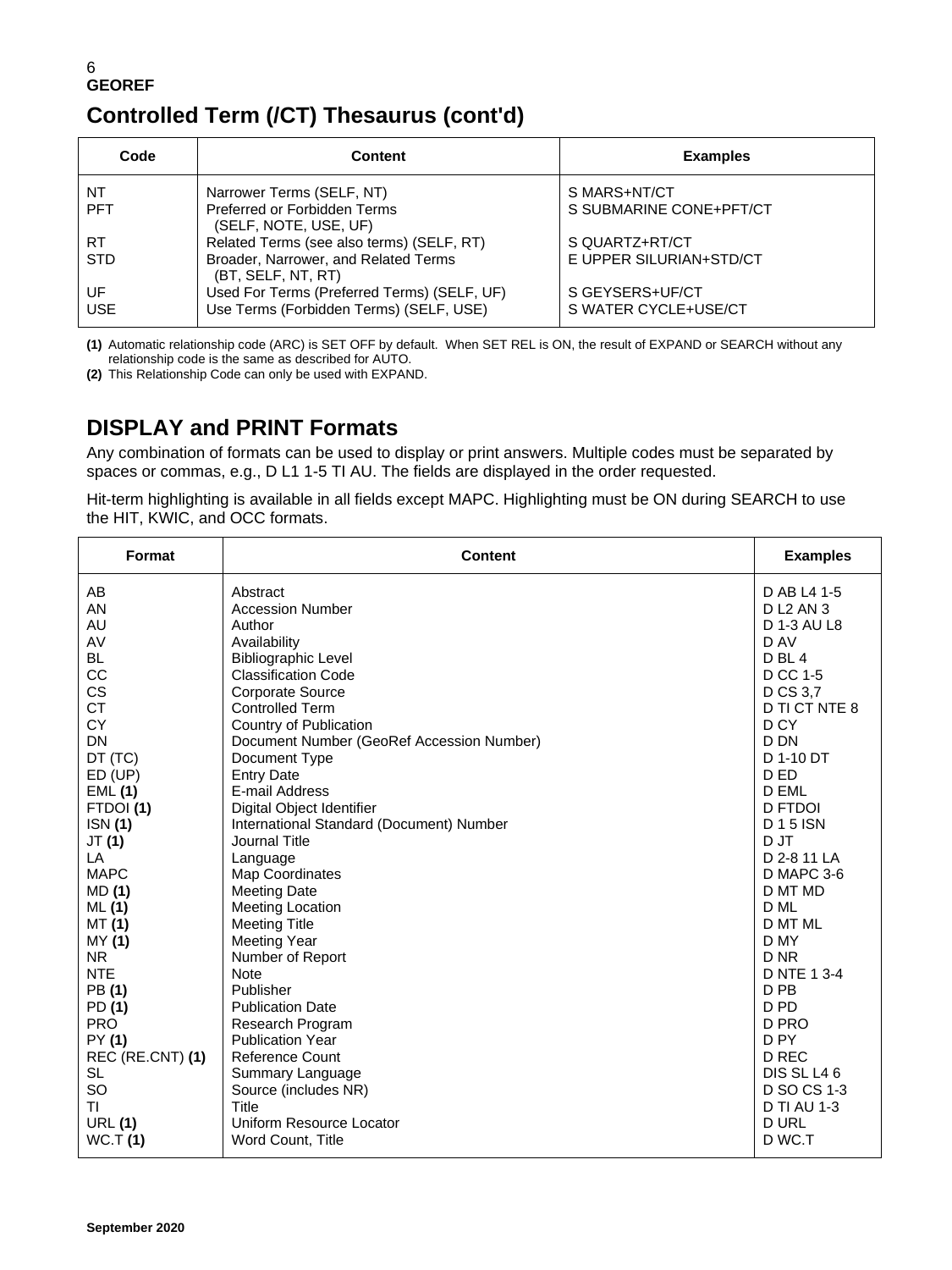## **DISPLAY and PRINT Formats (cont'd)**

| Format                                                                                                                                                               | Content                                                                                                                                                                                                                                                                                                                                                                                                            | <b>Examples</b>                                                                                                         |
|----------------------------------------------------------------------------------------------------------------------------------------------------------------------|--------------------------------------------------------------------------------------------------------------------------------------------------------------------------------------------------------------------------------------------------------------------------------------------------------------------------------------------------------------------------------------------------------------------|-------------------------------------------------------------------------------------------------------------------------|
| <b>ABS</b><br><b>ALL</b><br><b>BIB</b><br><b>DALL</b><br><b>IALL</b><br><b>IBIB</b><br><b>IIND</b><br><b>IND</b><br><b>SCAN</b><br>TRIAL (TRI, SAM,<br>SAMPLE, FREE) | AB<br>AN, DN, TI, AU, CS, NR, SO, NTE, CY, DT, BL, LA, SL, AB, PRO, CC, CT,<br><b>MAPC</b><br>AN, DN, TI, AU, CS, NR, SO, NTE, CY, DT, BL, LA, SL (BIB is the default)<br>ALL, delimited for post-processing<br>ALL, indented with text labels<br>BIB, indented with text labels<br>IND, indented with text labels<br>PRO, CC, CT, MAPC<br>CT, TI (random access without accession number)<br>AN, TI, CC, CT, MAPC | D 1-15 ABS<br>D ALL<br>DL2 3 BIB:D<br>D DALL<br><b>D IALL</b><br>D IBIB<br>D IIND<br>DIS IND 47<br>D SCAN<br>D 1- TRIAL |
| <b>HIT</b><br>KWIC<br><b>OCC</b>                                                                                                                                     | Fields containing hit terms<br>Hit terms with 20 words on either side (KeyWord-In-Context)<br>Number of occurrences of hit terms and fields in which they occur                                                                                                                                                                                                                                                    | D HIT BIB 9<br>D KWIC<br>D OCC                                                                                          |

**(1)** Custom display only.

# **SELECT, ANALYZE, and SORT Fields**

The SELECT command is used to create E-numbers containing terms taken from the specified field in an answer set.

The ANALYZE command is used to create an L-number containing terms taken from the specified field in an answer set.

The SORT command is used to rearrange the search results in either alphabetic or numeric order of the specified field(s).

| <b>Field Name</b>                         | <b>Field Code</b> | <b>ANALYZE/</b><br>SELECT (1) | <b>SORT</b> |
|-------------------------------------------|-------------------|-------------------------------|-------------|
| Abstract                                  | AB                | Υ                             | Υ           |
| <b>Accession Number</b>                   | AN                | Υ                             | Υ           |
| Author                                    | AU                | Υ                             | Υ           |
| Availability                              | AV                | Υ                             | Υ           |
| <b>Bibliographic Level</b>                | <b>BL</b>         | Y                             | Υ           |
| Citation                                  | <b>CIT</b>        | Y(2,3)                        | Ν           |
| <b>Classification Code</b>                | cc                | Υ                             | Υ           |
| <b>CODEN</b>                              | <b>CODEN</b>      | N                             | Υ           |
| <b>Controlled Term</b>                    | <b>CT</b>         | Υ                             | Υ           |
| <b>Corporate Source</b>                   | CS                | Y                             | Υ           |
| Country of Publication                    | CY                | Υ                             | Υ           |
| Digital Object Identifier                 | <b>FTDOI</b>      | N                             | Υ           |
| Document Number (GeoRef Accession Number) | <b>DN</b>         | Y                             | Y           |
| Document Type                             | DT (TC)           | Y                             | Υ           |
| E-mail Address                            | <b>FML</b>        | Y                             | Υ           |
| <b>Entry Date</b>                         | <b>ED</b>         | Υ                             | Υ           |
| <b>Field Availability</b>                 | <b>FA</b>         | Y                             | Υ           |
| <b>International Standard Book Number</b> | <b>ISBN</b>       | N                             | Υ           |
| International Standard (Document) Number  | <b>ISN</b>        | Y(4)                          | Υ           |
| International Standard Serial Number      | <b>ISSN</b>       | N                             | Υ           |
| Journal Title                             | <b>JT</b>         | Y                             | Υ           |
| Language                                  | LA                | Υ                             | Y           |
| <b>Meeting Date</b>                       | <b>MD</b>         | Υ                             | Υ           |
| <b>Meeting Location</b>                   | <b>ML</b>         | Υ                             | Υ           |
| <b>Meeting Title</b>                      | <b>MT</b>         | Υ                             | Υ           |
| <b>Meeting Year</b>                       | MY                | Y                             | Υ           |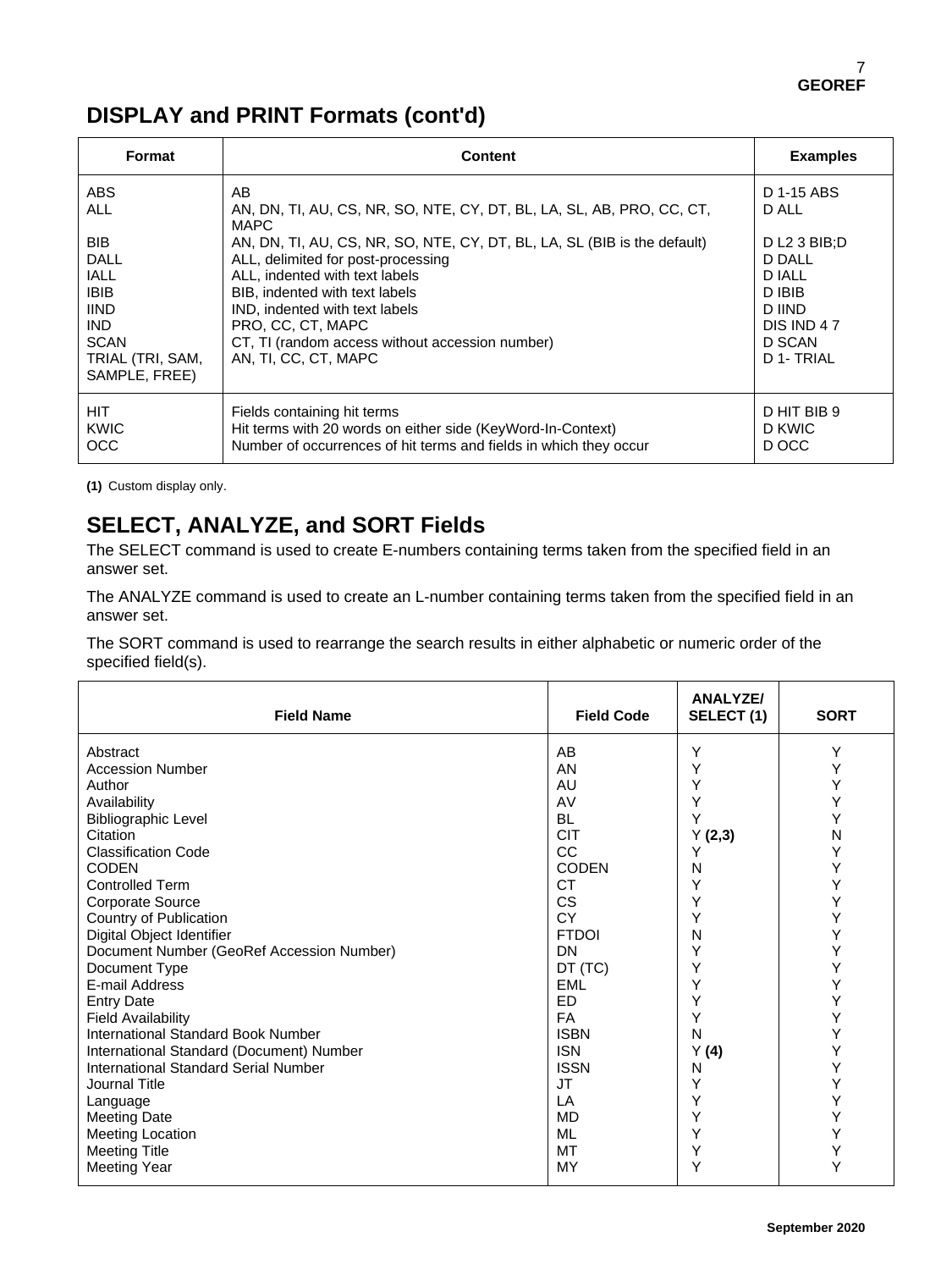#### 8 **GEOREF SELECT, ANALYZE, and SORT Fields (cont'd)**

| <b>Field Name</b>                                                                                                                                                                                                                      | <b>Field Code</b>                                                                                                                                             | <b>ANALYZE/</b><br>SELECT(1)                                                         | <b>SORT</b> |
|----------------------------------------------------------------------------------------------------------------------------------------------------------------------------------------------------------------------------------------|---------------------------------------------------------------------------------------------------------------------------------------------------------------|--------------------------------------------------------------------------------------|-------------|
| Number of Report<br>Note<br>Occurrence Count of Hit Terms<br>Publisher<br><b>Publication Date</b><br><b>Publication Year</b><br>Research Program<br>Reference Count<br>Source<br>Summary Language<br>Title<br>Uniform Resource Locator | N <sub>R</sub><br><b>NTE</b><br><b>OCC</b><br><b>PB</b><br><b>PD</b><br>PY<br><b>PRO</b><br>REC (RE.CNT)<br><b>SO</b><br><b>SL</b><br><b>TI</b><br><b>URL</b> | Υ<br>Υ<br>N<br>٧<br>$\check{ }$<br>$\check{ }$<br>Υ<br>Υ<br>Y(5)<br>Υ<br>Y (default) | N           |
| <b>Update Date</b><br>Word Count, Title                                                                                                                                                                                                | UP<br>WC.T                                                                                                                                                    | Υ<br>Υ                                                                               |             |

**(1)** HIT may be used to restrict terms extracted to terms that match the search expression used to create the answer set, e.g., SEL HIT AU.

**(2)** Extracts first author, publication year, volume, and first page with a truncation symbol appended and with /RE appended to the terms created by SELECT.

**(3)** SELECT HIT and ANALYZE HIT are not valid with this field.

**(4)** Selects or analyzes CODEN, ISBN, ISSN with /ISN appended to the terms created by SELECT.

**(5)** Selects or analyzes CODEN, ISBN, ISSN with /SO appended to the terms created by SELECT.

#### **Sample Records**

- **DISPLAY BIB**<br>AN 2009:91183 AN 2009:91183 GEOREF [Full-text](http://chemport.fiz-karlsruhe.de/cgi-bin/ex_sdcgi?UutClomftj0TgyUd_RzXcqouTkPSNnvsiUBdj_XRelqRpGnzQW4U_5cfTknVNME@QmuA5MfT9jUGy5LOJOCFBq8lvpx02lK8h8MTVB5mDlqnSfnFa6JN3yGv_USbHvLVG70oYjB59DVRJSQlWGto3t@ona01TThidp_gZqoFUvFlxUpuqPd_yn18N@flakzM)<br>DN 2010-002790
- DN 2010-002790<br>TI New Moho ma
- TI New Moho map for onshore Southern Norway<br>AU Stratford, Wanda; Thybo, Hans; Faleide,
- Stratford, Wanda; Thybo, Hans; Faleide, Jan Inge; Olesen, Odleiv; Tryggvason, Ari<br>CS University of C
- University of Copenhagen, Department of Geography and Geology, Copenhagen, Denmark; University of Oslo, Norway; Geological Survey of Norway, Norway; Uppsala University, Sweden EMAIL: Ws@geo.ku.dk
- SO Geophysical Journal International (Sep 2009), Volume 178, Number 3, pp. 1755-1765, 74 refs., illus. incl. 1 table, sketch maps ISSN 0956-540X E-ISSN: 1365-246X DOI: 10.1111/j.1365-246X.2009.04240.x Published by: Wiley-Blackwell on behalf of The Royal Astronomical Society, the Deutsche Geophysikalische Gesellschaft and the European Geophysical Society URL (Source): [http://www.blackwellpublishing.com/journal.asp?ref=0956-](http://www.blackwellpublishing.com/journal.asp?ref=0956-%0b%20%20%20%20%20%20%20540X)
- $DT$   $\frac{540X}{Ser1}$
- Serial
- BL Analytic<br>LA English
- LA English<br>ED Entered
- Entered STN: 4 Dec 2009 Last updated on STN: 2 Aug 2011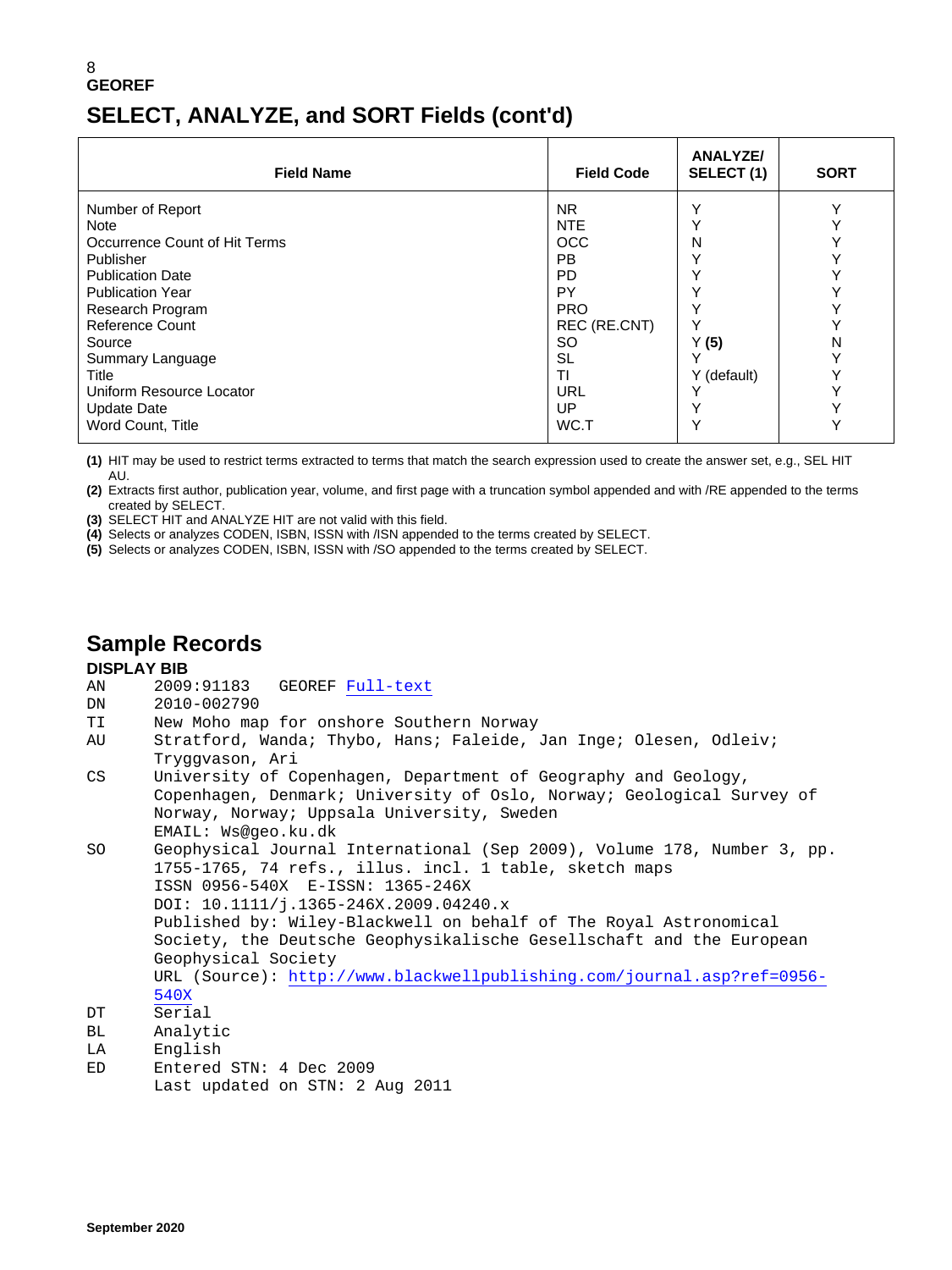- **DISPLAY ALL**<br>AN 2011:53988 AN 2011:53988 GEOREF [Full-text](http://chemport.fiz-karlsruhe.de/cgi-bin/ex_sdcgi?R81_oO2Ppyi37COMi1CxQWVn6nkgzfiWOY0_yFRdWDW7VUfLptL4Yhup69CszDdwwlndNEp8Xy1aZrgwl0zrtW6Q0VBapSVHByE69ZrM6DWCjYfxETozIKUG3eMUSi7ob1AOUy0rD697ojGSTfpJIBfWCmLLDCteE8ilquJqe2rQB4WXFbHF0PL6wkm9A9@D)<br>DN 2011-064961
- DN 2011-064961<br>TI Long-period

Long-period, long-duration seismic events during hydraulic fracture stimulation of a shale gas reservoir

- 
- AU Das, Indrajit; Zoback, Mark D. Stanford University, Stanford, CA, United States of America EMAIL: idas@stanford.edu<br>SO Leading Edge (Tulsa, OK)
- Leading Edge (Tulsa, OK) (Jul 2011), Volume 30, Number 7, pp. 778-786, 8 refs., illus. ISSN 1070-485X

DOI: 10.1190/1.3609093

 Published by: Society of Exploration Geophysicists, Tulsa, OK, United States of America

```
 URL (Source): http://www.segdl.org/tle/
```
- CY United States of America
- DT Serial<br>BL Analyt
- BL Analytic<br>LA English
- LA English<br>ED Entered
- Entered STN: 5 Aug 2011
- Last updated on STN: 12 Aug 2011<br>AB We report here a series of long-p
- We report here a series of long-period and long-duration (LPLD) seismic events observed during hydraulic fracturing in a shale gas reservoir. These unusual events, 10-100 s in duration, are observed most clearly in the frequency band of 10-80 Hz and are remarkably similar in appearance to tectonic tremor sequences first observed in subduction zones. These complex but coherent wave trains have finite moveouts obtained from crosscorrelation. The moveout direction of the events confirms that they originate in the reservoir from the area where the fracturing is going on. Clear P- and S-wave arrivals cannot be resolved within the LPLD episodes but, in some cases, small micro-earthquakes occur in the sequences. Whether these micro-earthquakes are causal or coincidental is not known. It has also been observed that in three contiguous frac-stages, all LPLD events appear to come from two distinct places along one of two hypothetical fracture planes. Interestingly, the stages which have the largest number of LPLD events also have the highest observed pumping pressures during fracturing, the highest density of natural fractures, and the greatest number of micro-earthquakes. One possible explanation of these LPLD events is that the high pore fluid pressure during hydraulic fracturing stimulates slow slip on pre-existing fault planes. In the absence of elevated pressure, slip would not be expected on these planes as they are poorly oriented to the stress field. Slip on these fault planes may be occurring because the fluid pressure is close to the magnitude of the least principal stress. We observe a few events between pumping cycles perhaps indicating that, once triggered, these planes continue to slip due to the high transient pressure within the fault planes after pumping has stopped.
- CC 29 (Economic geology, geology of energy sources); 20 (Applied geophysics)<br>CT Barnett Sha
- Barnett Shale; body waves; Carboniferous; clastic rocks; crosscorrelation; earthquakes; elastic waves; faults; fractures; geophysical methods; hydraulic fracturing; long-period waves; microseisms; Mississippian; models; moveout; natural gas; oil wells; P-waves; Paleozoic; petroleum; pore pressure; reservoir rocks; S-waves; sedimentary rocks; seismic methods; seismic waves; seismicity; seismograms; shale; spectra; statistical analysis; stress; Texas; United States; velocity; waveforms<br>MAPC NLAT 254500; NLAT 363000; W
- MAPC NLAT 254500; NLAT 363000; WLON 0933000; WLON 1063000